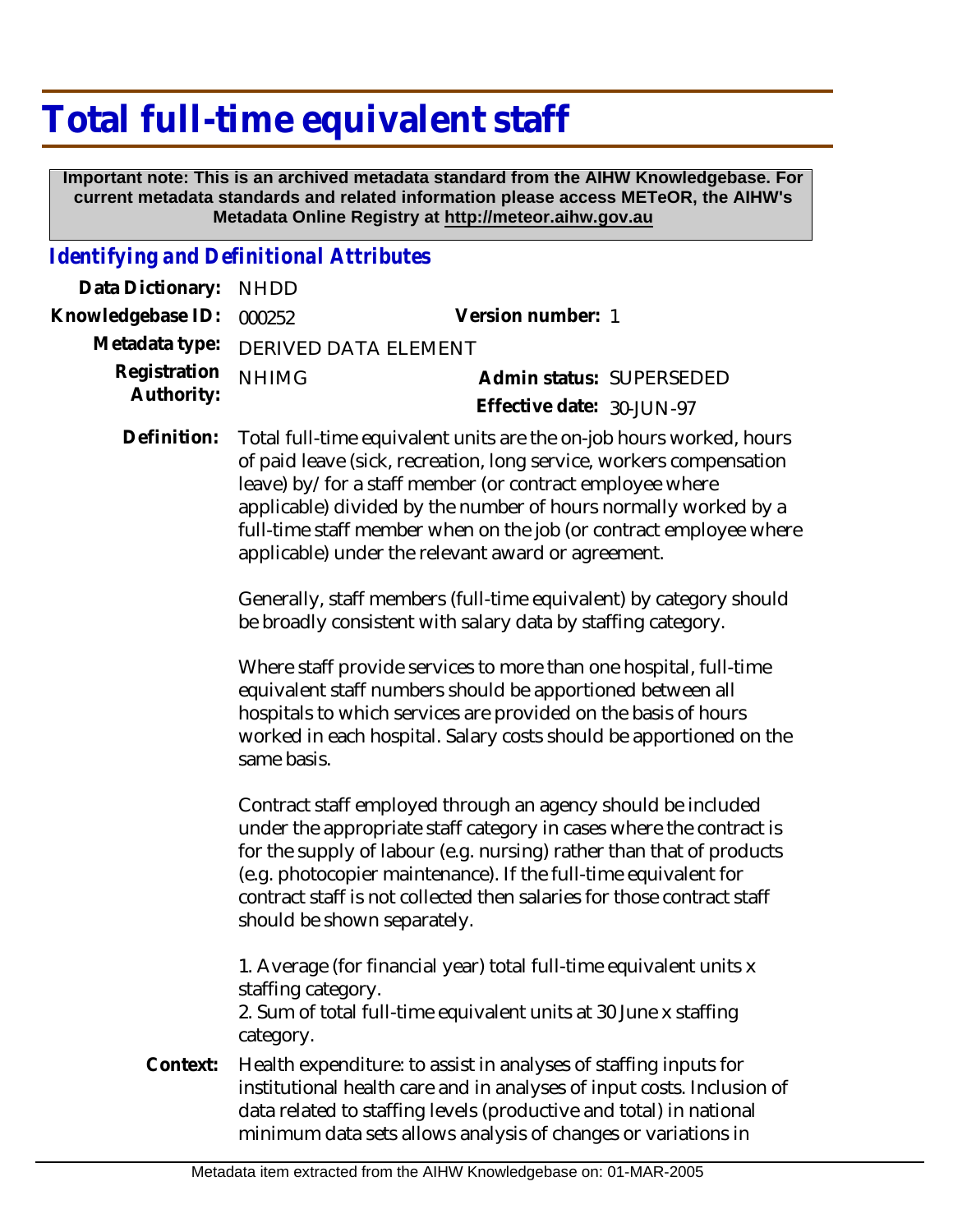recurrent expenditure in terms of changes in the level of labour inputs (productive and non-productive) and changes in the cost per unit of labour input.

National minimum data sets contain both average staffing (full-time equivalent) and staffing (full-time equivalent) at 30 June. The average is the figure which relates sensibly to salary payments and the figure as at 30 June was a traditional figure which should remain as an ideal (although some States could provide it more easily than others).

## *Relational and Representational Attributes*

| Datatype: Numeric                            |                                                              |
|----------------------------------------------|--------------------------------------------------------------|
| Representational QUANTITATIVE VALUE<br>form: |                                                              |
| Representation NNNNN<br>layout:              |                                                              |
| Minimum Size: 1                              |                                                              |
| Maximum Size: 5                              |                                                              |
| Data Domain: NOVAL                           | The total full-time equivalent staff units as at June<br>30. |
|                                              |                                                              |

Guide For Use: Staffing categories:

- C1.1 Salaried medical officers
- C1.2 Registered nurses
- C1.3 Enrolled nurses
- C1.4 Student nurses
- C1.5 Trainee / pupil nurses
- C1.6 Other personal care staff
- C1.7 Diagnostic and health professionals
- C1.8 Administrative and clerical
- C1.9 Domestic and other staff

If under the relevant award or agreement a full-time nurse works a 40-hour week, the full-time equivalent for a part-time nurse who works 32 hours is 0.8. If a full-time nurse under the same award works 50 hours for that week (10 hours overtime), then the full-time equivalent is 50 divided by  $40 = 1.25$ .

Generally, full-time equivalent staffing numbers by category should be broadly consistent with salary data by staffing category.

Where staff provide services to more than one hospital, full-time equivalent staff numbers should be apportioned between all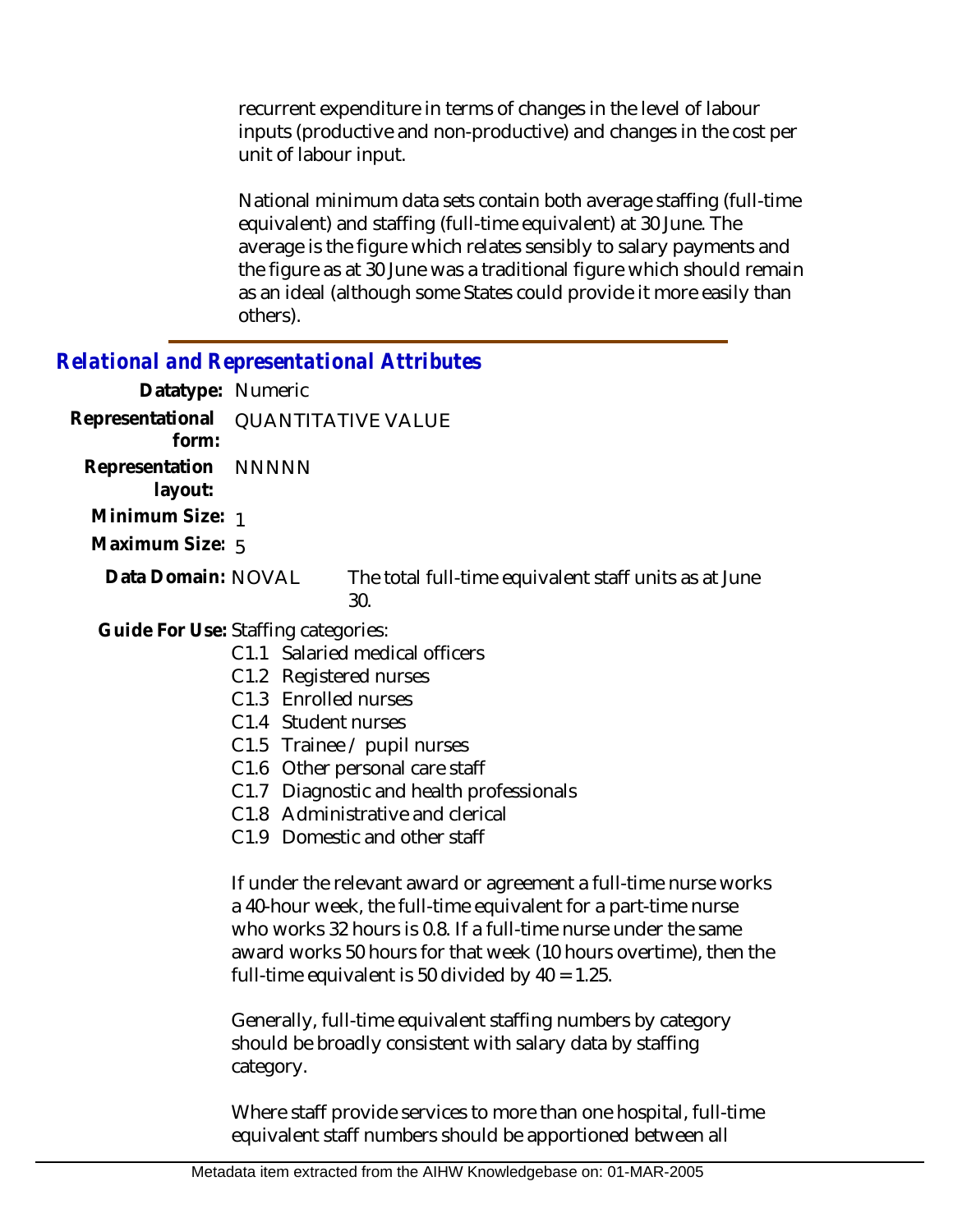hospitals to which services are provided on the basis of hours worked in each hospital. Salary costs should be apportioned on the same basis.

Contract staff employed through an agency should be included under the appropriate staff category in cases where the contract is for the supply of labour (e.g. nursing) rather than of products (e.g. photocopier maintenance). If the full-time equivalent for contract staff is not collected then salaries for those contract staff should be shown separately.

Related metadata: relates to the data element Salaries and wages version 1 has been superseded by Full-time equivalent staff version 2

## *Administrative Attributes*

**Source Document:**

**Source Organisation:** National minimum data set working parties

#### Comments: The Taskforce on National Hospital Statistics recommended that national minimum data sets contain two staffing data items:

- productive full-time equivalent units
- number of staff (monthly average head count)

The working party excluded the latter item and considered that both productive and total full-time equivalent units should be included in national minimum data sets (see justification).

The problem of contract staff was considered in some detail. Many hospitals contract out a considerable amount of work (e.g. nursing, cleaning, food services and laundry). If these costs are simply included in the relevant non-salary expenditure category, there will be considerable apparent variations in labour input and non-labour input costs. The working party decided to distinguish contract staff employed for the direct supply of labour (e.g. nursing and cleaning) from those employed for the provision of a product data (e.g. photocopier maintenance). In the former case, the contract would normally specify the amount of labour supplied and this could be measured in full-time units under the relevant staff category. Where full-time equivalent units for contract staff are not collected, payments for those staff should be separated from the other salary payments for staff in that category.

## NHIM Recurrent expenditure *Data Element Links Information Model Entities linked to this Data Element*